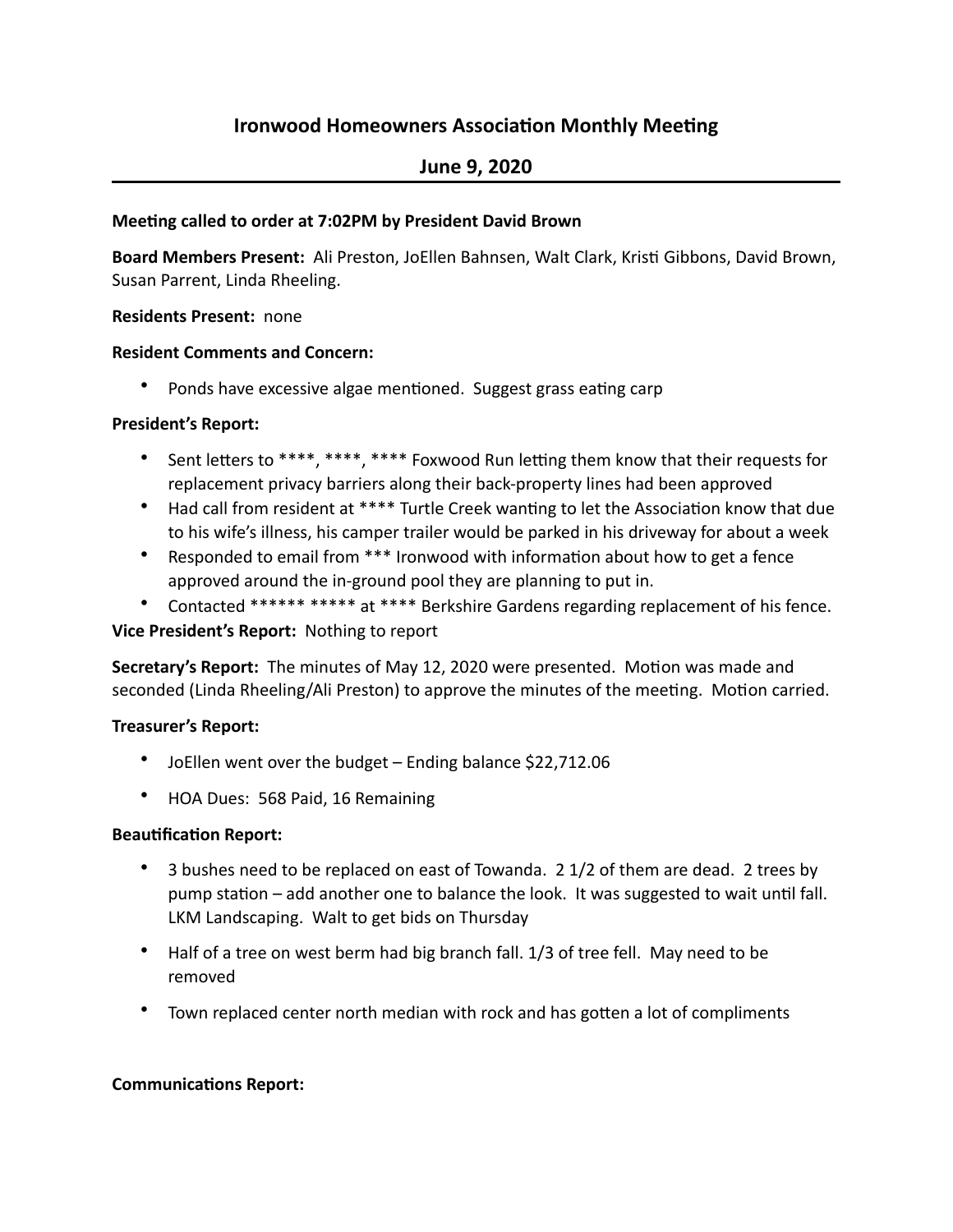- Website Usage  $-$  in line with normal usage
- Quarterly newsletters went out successfully with no email bounce backs

#### **Covenant's Report:**

- Last month, no letters were sent out because of the pandemic/lock-down/furloughs
- \*\*\* Whispering Pines Second letter sent but still in violation
- \*\*\*\* Claremont got letter about bins and put up fence barrier
- Ironwood second letter sent, and bins were removed
- Water on sidewalks on Ironwood the Town is working on putting a storm drain and sump pumps to correct.
- $***$  Berkshire upkeep of trampoline.  $1^{st}$  Letter will be sent out.
- \*\*\*\* Tanger Issue with rubble is gone
- \*\*\*\* Foxwood Trailer still there after second letter. Town will be notified first.
- Bushes over the sidewalk at  $****$  Ironwood/Towanda this has been cut back. Crestmoor Cove and Whispering Pines still need cut back.
- \*\*\*\* Haverhill Utility Trailer has been there since they moved in 5 weeks ago
- Northridge siding that needs to be repainted but has not been done last fall because of weather
- $***$  Ironwood bins and dog cage on side of house. No letters sent
- \*\*\*\* Asbury Farm Ct yard needs upkeep. Town will be notified immediately. Jay said we should not pursue because not worth cost. Owners not seen for month
- \*\*\*\* Clairidge potential buyer wanted to know about fence for their dogs. Decided to go with another subdivisions
- 4-5 blue pop-up pools come up. Non-issue for board
- \*\*\* Ironwood enclosed trailer in driveway that has been there for 3 weeks
- Fence Barriers There is no guidelines or covenants addressing this so board cannot regulate this.

#### **SUV & Government Report: no report**

At-Large Member Report: no report

#### **Newcomers Report: no report**

**Old Business:**